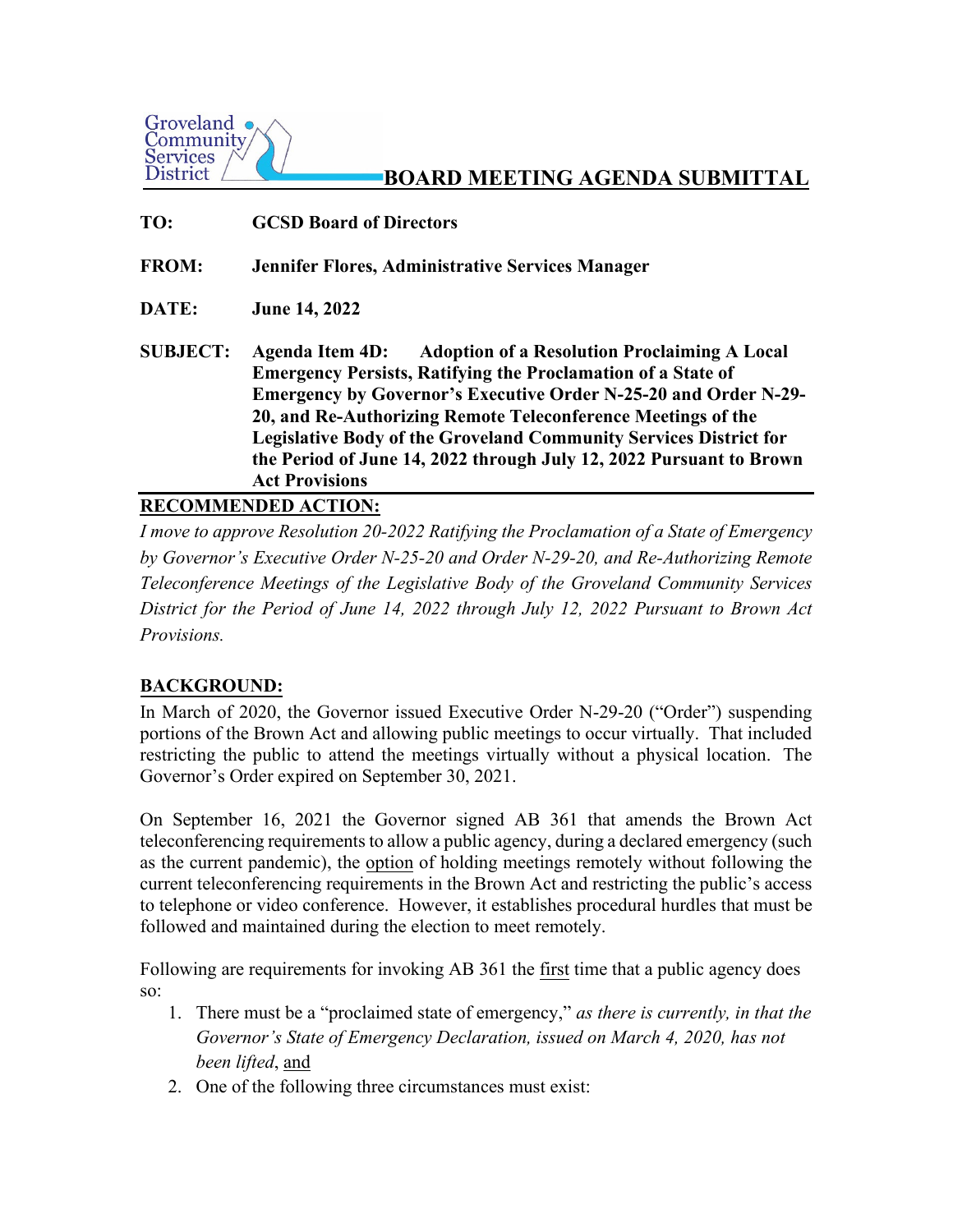- a. State or local officials have imposed or recommended measures to promote social distancing, *which also currently exist in California in light of the COVID-19 pandemic*;
- b. The meeting is held to determine, by majority vote, whether as a result of the emergency, meeting in person would present imminent risks to health or safety of attendees; or
- c. The majority of the legislative body has voted that, as a result of the emergency, meeting in person would present imminent risk to the health or safety of attendees.

If a public agency wishes to consider invoking AB 361 for subsequent meetings, the following is required for those subsequent meetings:

- 1. The proclaimed state of emergency must remain active; or
- 2. State or local officials have imposed or recommended measures to promote social distancing; and
- 3. Not later than 30 days after teleconferencing for the first time under the AB 361 rules, and every 30 days thereafter, the Legislative body shall make the following findings by majority vote:
	- The legislative body has reconsidered the circumstances of emergency, and at least one of the following circumstances exist:
		- a. The state of emergency continues to directly impact the ability of the members to meet safely in person; or
		- b. State or local officials continue to impose or recommend measures to promote social distancing.

The requirement that a Legislative body must make one of the two findings listed directly above by majority vote every 30 days to continue to invoke AB 361, will result in the need to hold special Board meetings prior to some of the regularly scheduled monthly meetings as they will fall outside the 30-day window.

# **FISCAL IMPACT:**

None.

# **ATTACHMENTS:**

1. Resolution 20-2022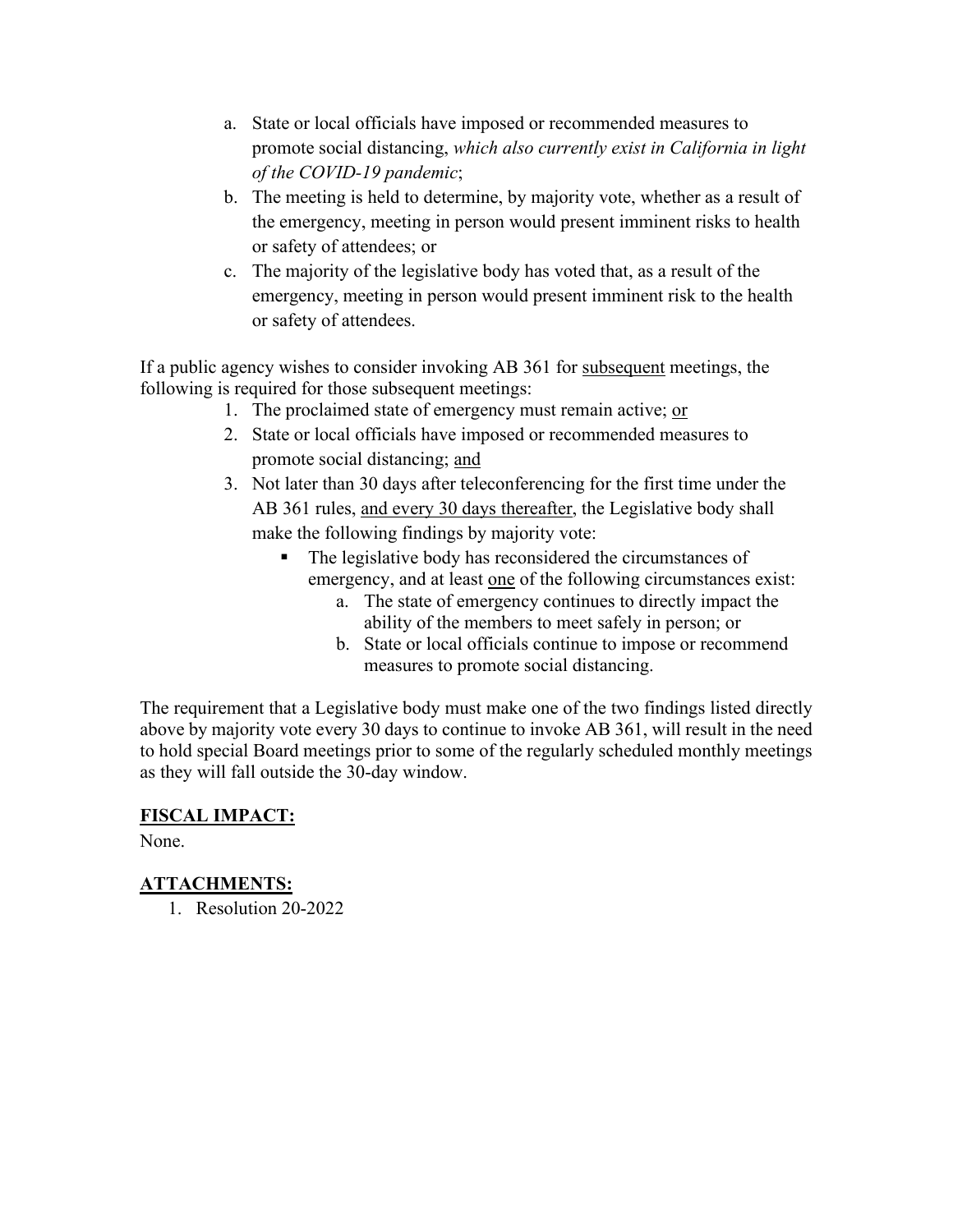#### **RESOLUTION 20-2022**

#### **A RESOLUTION OF THE BOARD OF DIRECTORS OF THE GROVELAND COMMUNITY SERVICES DISTRICT PROCLAIMING A LOCAL EMERGENCY PERSISTS, RE-RATIFYING THE PROCLAMATION OF A STATE OF EMERGENCY BY GOVERNOR'S EXECUTIVE ORDER N-25-20 AND ORDER N-29-20, AND RE-AUTHORIZING REMOTE TELECONFERENCE MEETINGS OF THE LEGISLATIVE BODIES OF THE GROVELAND COMMUNITY SERVICES DISTRICT FOR THE PERIOD JUNE 14, 2022, TO JULY 12, 2022, PURSUANT TO BROWN ACT PROVISIONS**

**WHEREAS**, the Groveland Community Services District is committed to preserving and nurturing public access and participation in meetings of the Board of Directors; and

**WHEREAS**, all meetings of Groveland Community Services District's legislative bodies are open and public, as required by the Ralph M. Brown Act (Cal. Gov. Code 54950 – 54963), so that any member of the public may attend, participate, and watch the District's legislative bodies conduct their business; and

**WHEREAS,** the Brown Act, Government Code section 54953(e), makes provision for remote teleconferencing participation in meetings by members of a legislative body, without compliance with the requirements of Government Code section 54953(b)(3), subject to the existence of certain conditions; and

**WHEREAS,** a required condition is that a state of emergency is declared by the Governor pursuant to Government Code section 8625, proclaiming the existence of conditions of disaster or of extreme peril to the safety of persons and property within the state caused by conditions as described in Government Code section 8558; and

**WHEREAS,** a proclamation is made when there is an actual incident, threat of disaster, or extreme peril to the safety of persons and property within the jurisdictions that are within the District's boundaries, caused by natural, technological or human-caused disasters; and

**WHEREAS**, it is further required that state or local officials have imposed or recommended measures to promote social distancing, or, the legislative body meeting in person would present imminent risks to the health and safety of attendees; and

**WHEREAS,** the Board of Directors previously adopted a Resolution, Number 13-2021 on March 31, 2021, finding that the requisite conditions exist for the legislative bodies of Groveland Community Services District to conduct remote teleconference meetings without compliance with paragraph (3) of subdivision (b) of section 54953; and

**WHEREAS,** as a condition of extending the use of the provisions found in section 54953(e), the Board of Directors must reconsider the circumstances of the state of emergency that exists in the District, and the Board of Directors has done so; and

**WHEREAS,** emergency conditions persist in the District, specifically, a state of emergency remains active in that the Governor's State of Emergency Declaration, issued on March 4, 2020, has not been lifted; and

**WHEREAS,** the state and local officials have recommended social distancing in light of the ongoing Covid-19 pandemic; and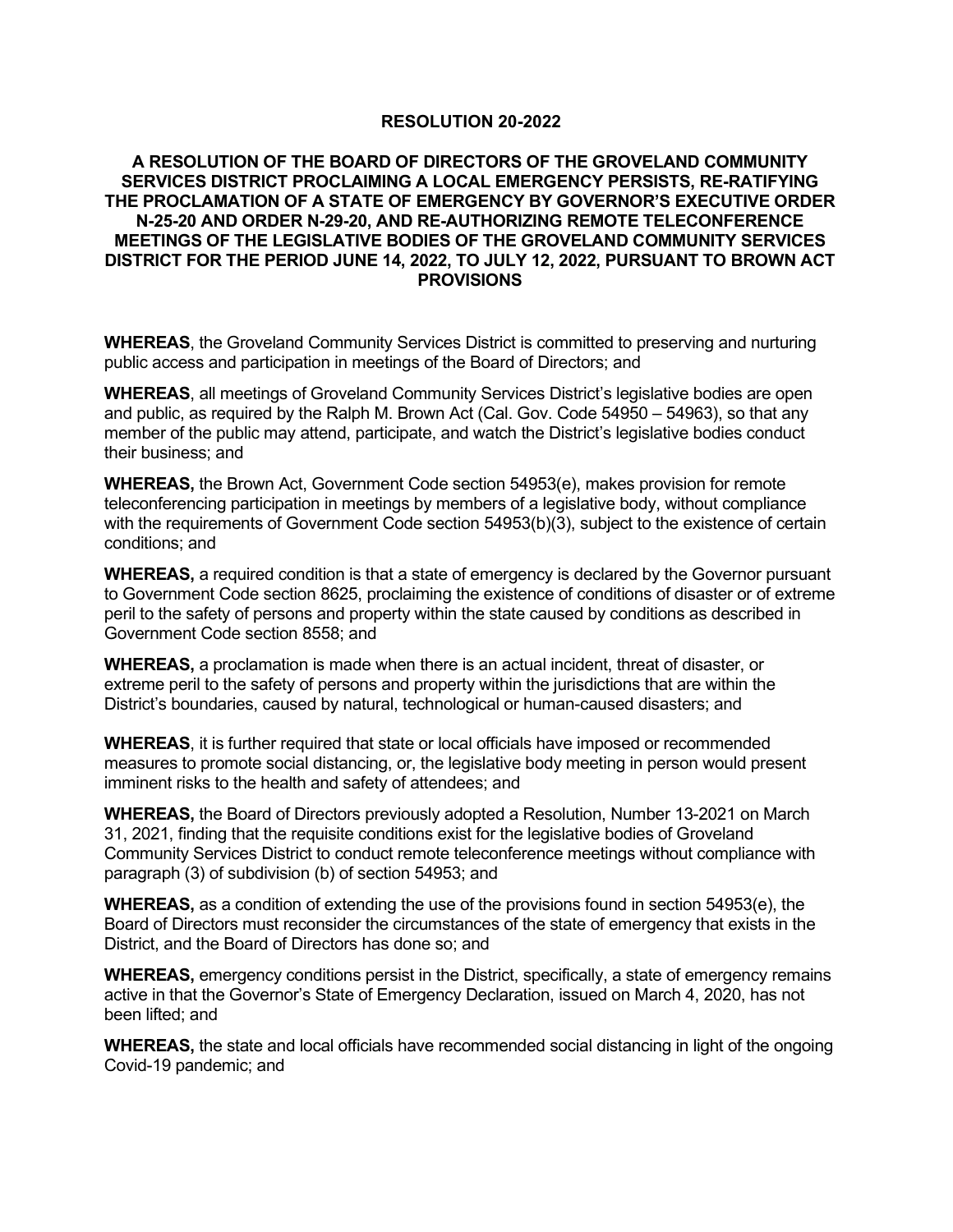### RESOLUTION 20-2022

#### Page  $|2|$

**WHEREAS,** the Board of Directors does hereby find that a state of emergency remains active in that the Governor's State of Emergency Declaration, issued on March 4, 2020, has not been lifted, and, the state and local officials have recommended social distancing in light of the ongoing Covid-19 pandemic has caused, and will continue to cause, conditions of peril to the safety of persons within the District that are likely to be beyond the control of services, personnel, equipment, and facilities of the District, and desires to affirm a local emergency exists and re-ratify the proclamation of state of emergency by the Governor of the State of California; and

**WHEREAS**, as a consequence of the local emergency persisting, the Board of Directors does hereby find that the legislative bodies of Groveland Community Services District shall continue to conduct their meetings without compliance with paragraph (3) of subdivision (b) of Government Code section 54953, as authorized by subdivision (e) of section 54953, and that such legislative bodies shall continue to comply with the requirements to provide the public with access to the meetings as prescribed in paragraph (2) of subdivision (e) of section 54953; and

**WHEREAS**, the District has taken measures to ensure the public has ease of access to teleconference meetings of the Board of Directors by including detailed instructions on how to observe and participate and the direct meeting link on published agendas as well as detailed instructions for public comment submission.

### **NOW, THEREFORE, THE BOARD OF DIRECTORS OF GROVELAND COMMUNITY SERVICES DISTRICT DOES HEREBY RESOLVE AS FOLLOWS:**

Section 1. Recitals. The Recitals set forth above are true and correct and are incorporated into this Resolution by this reference.

Section 2. Affirmation that Local Emergency Persists. The Board of Directors hereby considers the conditions of the state of emergency in the District and proclaims that a local emergency persists throughout the District, and state and local officials have recommended social distancing in light of the ongoing Covid-19 pandemic.

Section 3. Re-ratification of Governor's Proclamation of a State of Emergency. The Board hereby ratifies the Governor of the State of California's Proclamation of State of Emergency, effective as of its issuance date of October 12, 2021

Section 4. Remote Teleconference Meetings. The GENERAL MANAGER and legislative bodies of Groveland Community Services District are hereby authorized and directed to take all actions necessary to carry out the intent and purpose of this Resolution including, continuing to conduct open and public meetings in accordance with Government Code section 54953(e) and other applicable provisions of the Brown Act.

Section 5. Effective Date of Resolution. This Resolution shall take effect immediately upon its adoption and shall be effective until the earlier of (i) November 10, 2021 or such time the Board of Directors adopts a subsequent resolution in accordance with Government Code section 54953(e)(3) to extend the time during which the legislative bodies of Groveland Community Services District may continue to teleconference without compliance with paragraph (3) of subdivision (b) of section 54953.

**PASSED AND ADOPTED** by the Board of Directors of Groveland Community Services District, this 14th day of June 2022, by the following vote:

AYES: NOES: ABSTAIN: ABSENT: